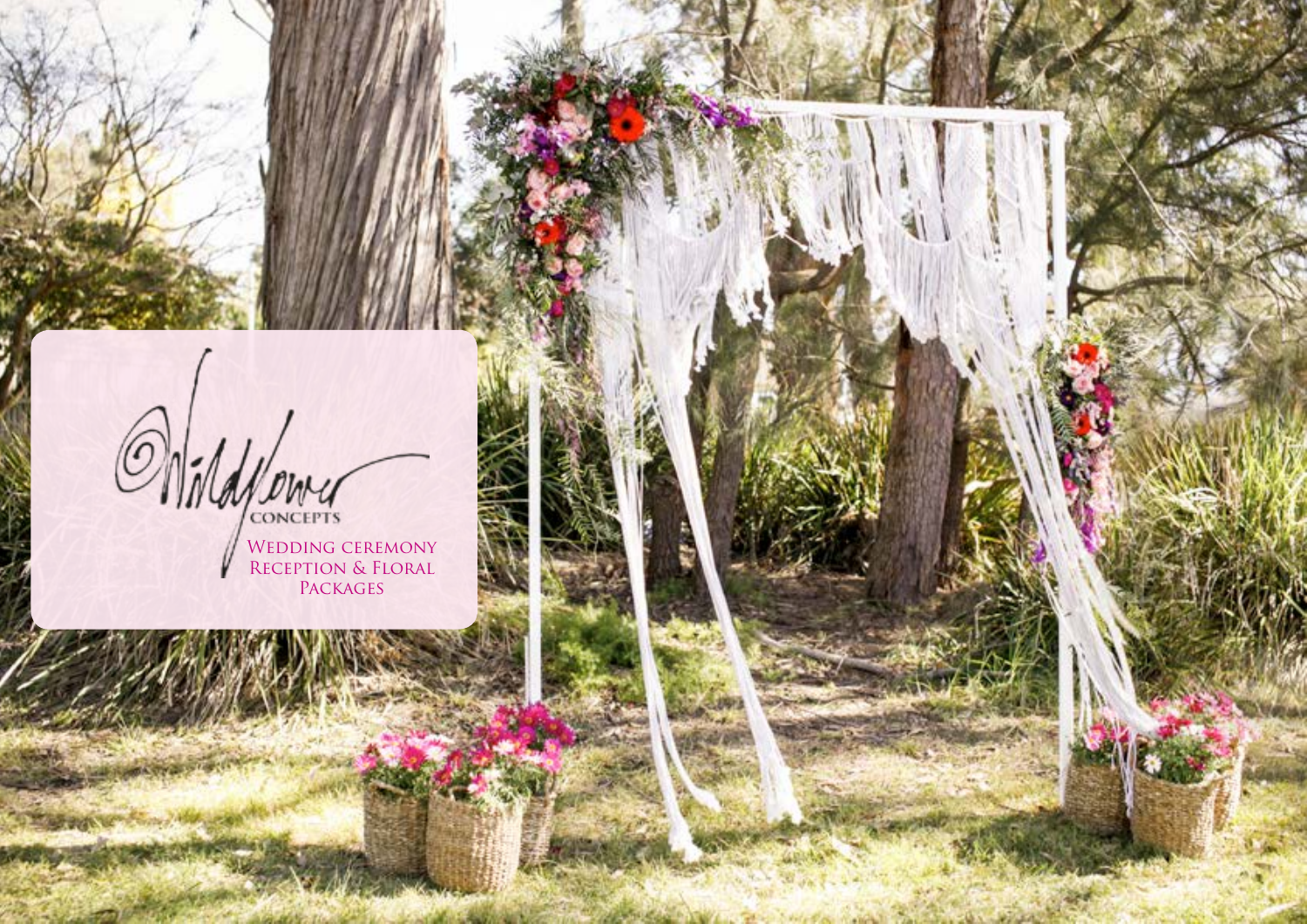## Complete ceremony Packages

all packages include set up and pull down and 2 hrs waiting time

DreamConcept Package

\$2650 INCLUDING

 $\mathcal{C}$ the Wedding $\mathcal{A}$ rch Double white antique timber doors

#### Florwers

 $\overline{\phantom{a}}$ 

Full bespoke fresh floral arrangements with greenery

### Seating

24 x white ceremony chairs (extra chairs at \$5 each)

### Wedding Isle Flowers

6 x mason jars on shepherd hooks with fresh flowers

# Signing Table w Mr & Mrs Signs

Whimsical garden signing table (decorated with fresh flowers & greenery) with 2 chairs, cushions and Mr & Mrs signs

# Large PhotoDisplay orWelcome Sign

Your favourite engagement photo or personalised welcome sign printed and displayed in our large antique ornate gold wooden frame on an easel with flowers.

BohoConcept Package

\$2350 including

# $\mathcal{T}$ heWeddingArch

Simple elegant white timber frame or boho bamboo frame with Macrame

#### Florwers

Full bespoke fresh floral arrangements with greenery

### Seating

24 x white ceremony chairs (extra chairs at \$5 each)

## Wedding Isle Flowers

6 x mason jars on shepherd hooks with fresh flowers

## Signing Table w Mr & Mrs Signs

Whimsical garden signing table (decorated with fresh flowers & greenery) with 2 chairs, cushions and Mr & Mrs signs

# Large PhotoDisplay orWelcome Sign

Your favourite engagement photo or personalised welcome sign printed and displayed in our large antique ornate gold wooden frame on an easel with flowers.

FairytaleConcept Package \$1550 INCLUDING

#### $\mathcal{J}$ heWedding $\mathcal{A}$ rch Boho bamboo frame with 12 metres of stunning lace drapery

#### Florwers Large fairytale inspired bespoke silk flower centrepiece

### Seating

24 x white ceremony chairs (extra chairs at \$5 each)

# Wedding Isle Flowers

6 x silk flower arrangements with lace bows

## Signing Table w Mr & Mrs Signs

Whimsical garden signing table (decorated with fresh flowers & greenery) with 2 chairs, cushions and Mr & Mrs signs

# Large PhotoDisplay orWelcome Sign

Your favourite engagement photo or personalised welcome sign printed and displayed in our large antique ornate gold wooden frame on an easel with flowers.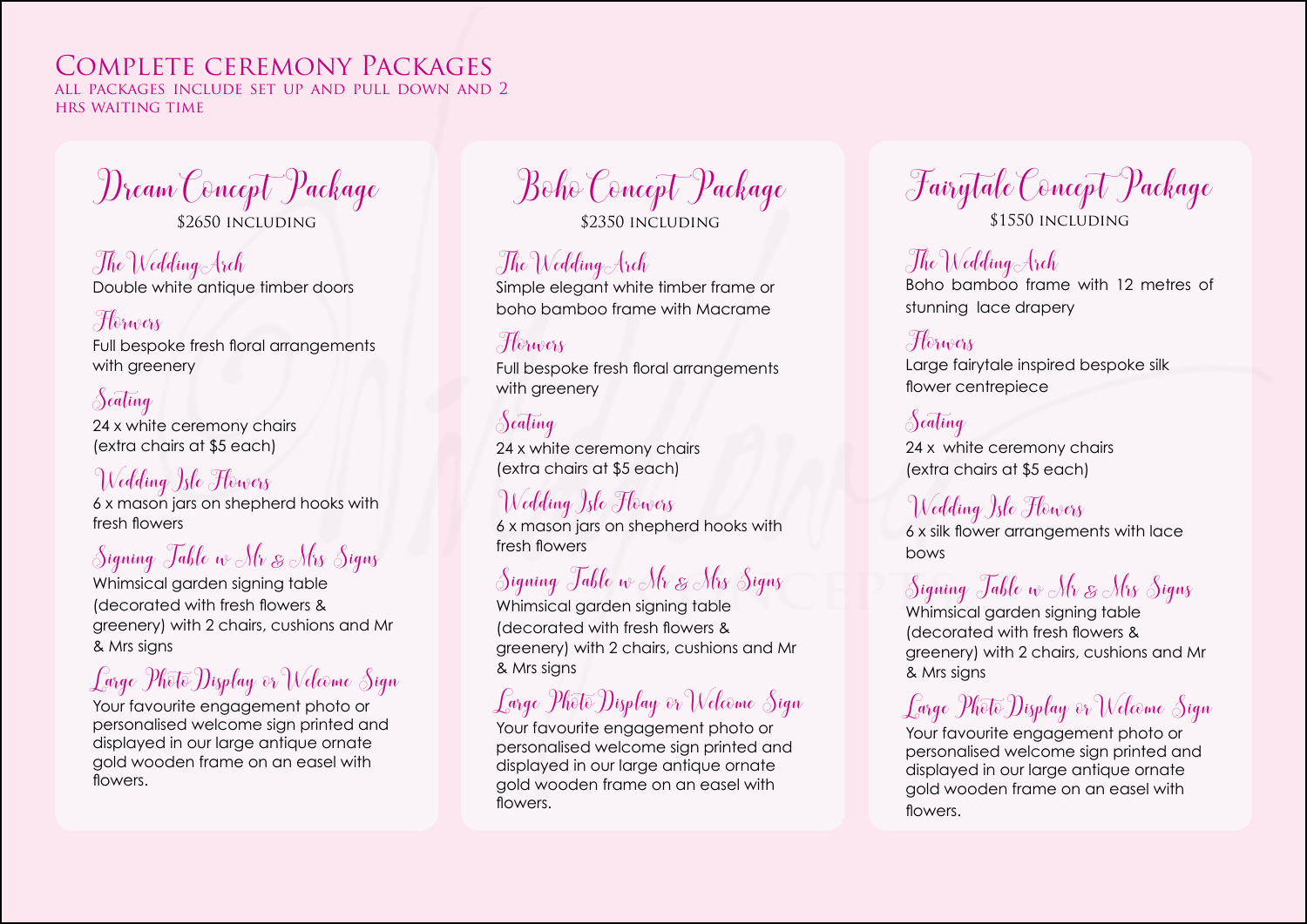